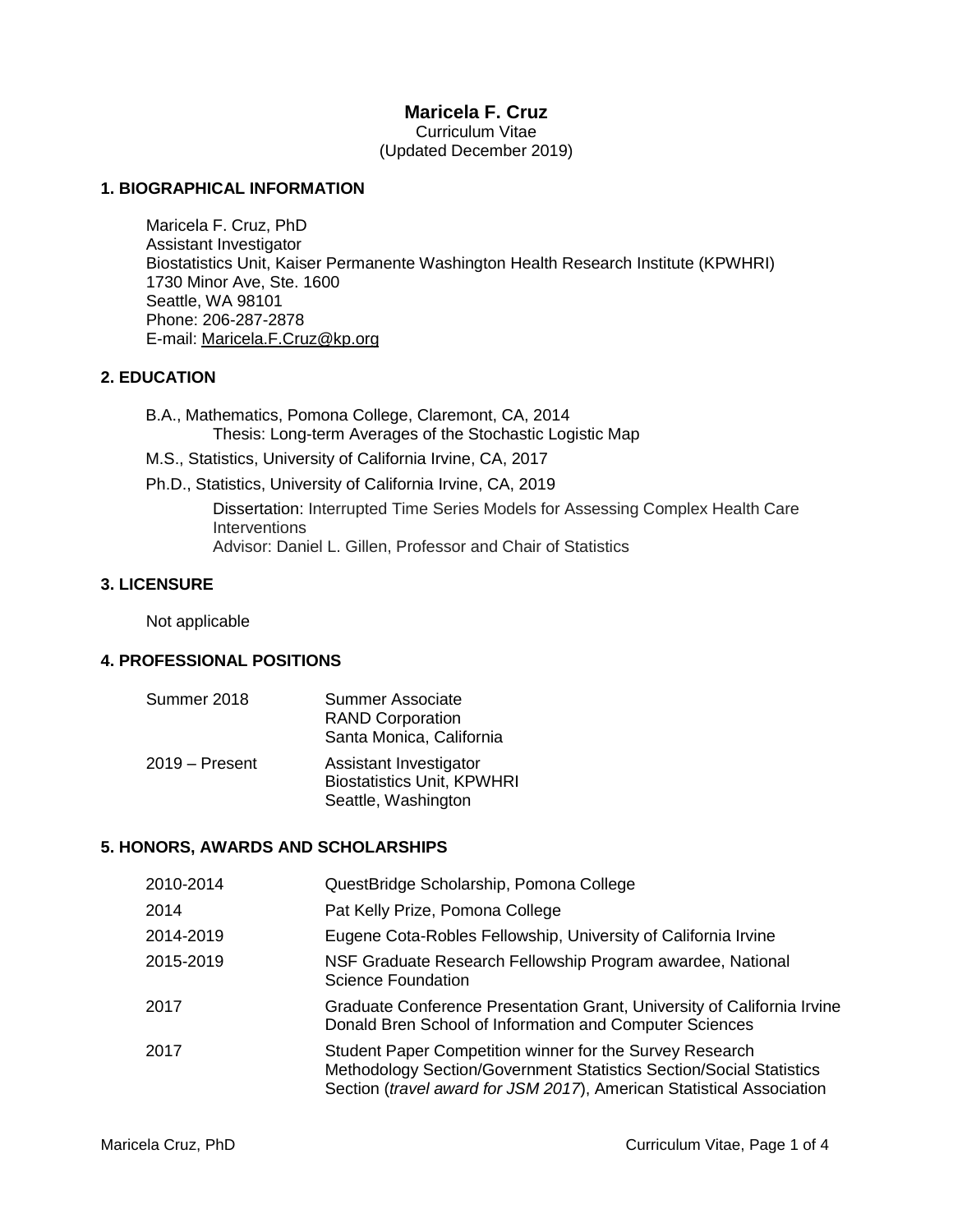| 2018 | Latino Excellence Award for the Donald Bren School of Information and<br>Computer Sciences, University of California Irvine |
|------|-----------------------------------------------------------------------------------------------------------------------------|
| 2019 | PhD Enhancement Award for the Donald Bren School of Information and<br>Computer Sciences, University of California Irvine   |
| 2019 | Student Travel Award, 13th International Conference on Health Policy<br>and Statistics (ICHPS)                              |

# **6. OTHER PROFESSIONAL ACTIVITIES**

|            | Journal Referee    |                                                                             |
|------------|--------------------|-----------------------------------------------------------------------------|
| 2019       |                    | Vaccine                                                                     |
|            | Abstract Reviewer  |                                                                             |
| 2018       |                    | Workshop for the Philosophy of Machine Learning: Knowledge and<br>Causality |
|            | <b>Memberships</b> |                                                                             |
|            | $2014 -$ Present   | Sigma Xi                                                                    |
|            | 2016- Present      | American Statistical Association                                            |
|            | 2018-Present       | Western North American Region, International Biometric Society              |
| Leadership |                    |                                                                             |
|            | 2018-2019          | Co-organizer, R-Ladies Irvine                                               |
|            |                    |                                                                             |

## **7. BIBLIOGRAPHY**

### *Peer-reviewed Research Articles*

- 1. **Cruz M**, Bender M, & Ombao H. (2017). A robust interrupted time series model for analyzing complex health care intervention data. *Statistics in Medicine*, *36*(29), 4660– 4676. <https://doi.org/10.1002/sim.7443>
- 2. **Cruz M**, Gillen DL, Bender M, & Ombao H. (2019). Assessing health care interventions via an interrupted time series model: study power and design considerations. *Statistics in Medicine, 38*(10), 1734-1752*.* <https://doi.org/10.1002/sim.8067>
- 3. **Cruz M**, Osilla KC, Paddock SM. (2019). Group cohesion and climate in cognitive behavioral therapy for first-time DUI offenders*. Alcoholism Treatment Quarterly,* 1-19. <https://doi.org/10.1080/07347324.2019.1613941>
- 4. Bender M, Murphy EA, **Cruz M**, Ombao H. (2019). System and unit-level care quality outcomes after reorganizing frontline care delivery to integrate Clinical Nurse Leaders: a quasi-experimental time series study. *Journal of Nursing Administration, 49*(6), p. 315- 322. <https://doi.org/10.1097/NNA.0000000000000759>

### *Manuscripts*

- 1. **Cruz M**, Ombao H, & Gillen DL. A generalized interrupted time series model for assessing complex health care interventions. Submitted for publication.
- 2. **Cruz M**, Wei A, Hardin J, Radunskaya A. Long-term averages of the stochastic logistic map. In preparation*.*

# **8. PATENTS AND OTHER INTELLECTUAL PROPERTY**

Not applicable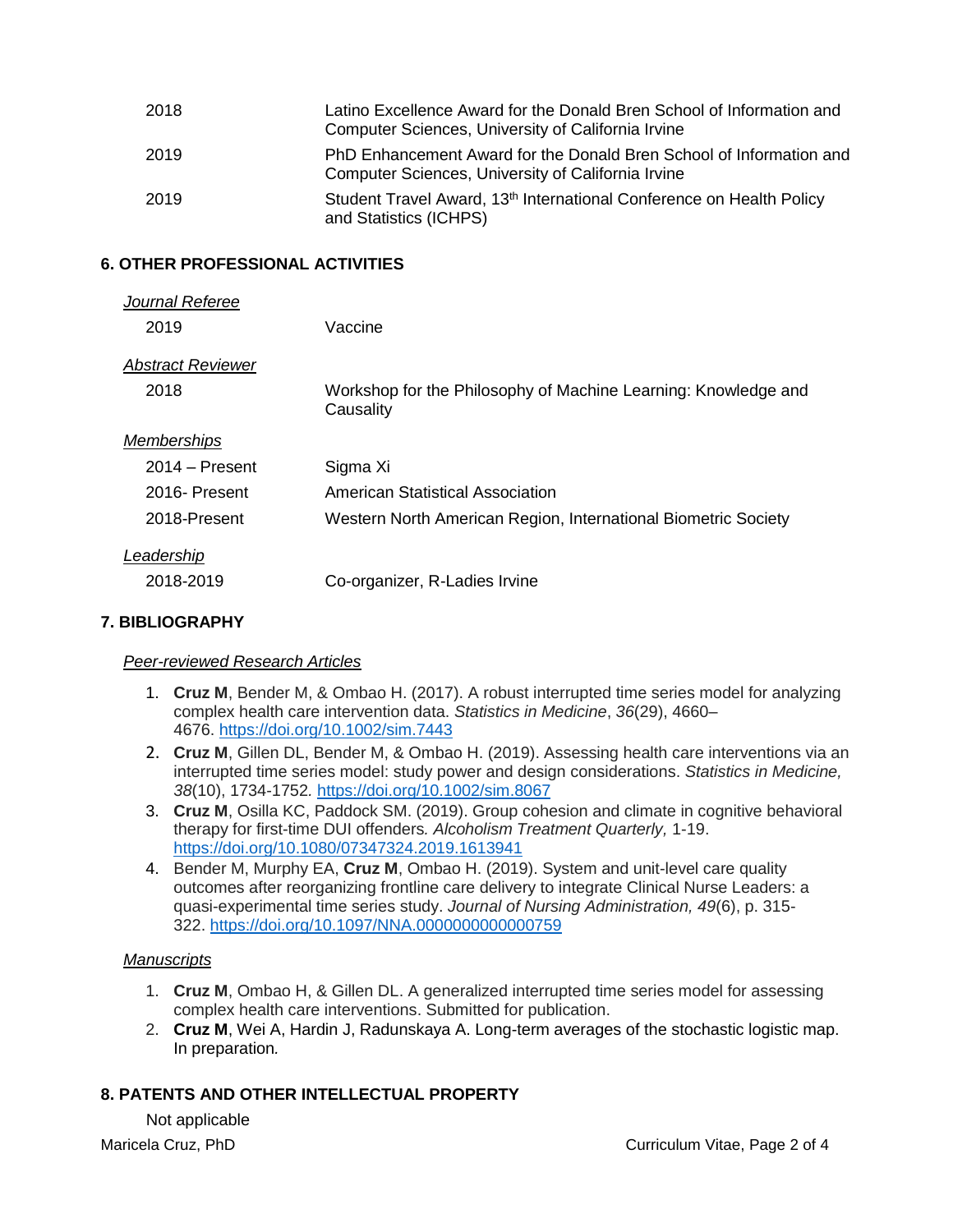# **9. FUNDING HISTORY**

#### *Funded Projects*

- 1. Co-investigator (0.25 FTE): Moving to Health: How Changing Built Environments Impact Weight and Glycemic Control, 9/1/2017 – 6/1/2022. Funded by the National Institute of Diabetes and Digestive and Kidney. (Principal Investigators David Arterburn, MD MPH; KPWHR and Adam Drewnowski, PhD; University of Washington)
- 2. Co-investigator (0.30 FTE): Effects of Medical Products on Suicidal Ideation and Behavior Real World Evidence, 9/30/2018-9/29/2021. Funded by the Food and Drug Administration. (Principal Investigator Greg Simon, MD MPH; KPWHRI)
- 3. Co-investigator (0.15 FTE): Value-based Formulary-Essentials: Testing and Expanding on Value in Prescription Drug Benefit Design, 7/1/2019 – 6/1/202. Funded by the Donaghue Foundation. (Principal Investigator Kai Yeung, PharmD PhD; KPWHRI)

#### *Completed Projects*

Not applicable

#### *Pending Applications*

1. Co-investigator (0.20 FTE): Organizing nursing to improve care quality and safety: a hybrid implementation-effectiveness study, 07/01/2020 – 06/30/2023. Submitted to the Agency for Healthcare Research and Quality. (Principal Investigator Miriam Bender, PhD; University of California Irvine)

#### **10. CONFERENCES AND SYMPOSIUMS**

Like presentations grouped. \*Denotes invited presentation.

- 1. **Cruz M**. Completing Partial Matrices to Satisfy the Anticommutativity Equation. Society for Advancement of Chicanos and Native Americans in Science (SACNAS) Seattle, WA, October 2012.
- 2. **Cruz M**. Completing Partial Matrices to Satisfy the Anticommutativity Equation. Nebraska Conference for Undergraduate Women in Mathematics, Lincoln, NE, January 2013.
- 3. **Cruz M**., Hardin J., Radunskaya A. Averages in the Period 2 Region of the Logistic Map. Annual Summer Research Poster Conference, Claremont, CA, September 2013.
- 4. **Cruz M**., Hardin J., Radunskaya A. Averages in the Period 2 Region of the Logistic Map. Claremont Center for the Mathematical Sciences, Claremont, CA, September 2013.
- 5. **Cruz M**, Bender M, & Ombao H. A robust interrupted time series model for analyzing complex health care intervention data. Association for Women in Mathematics Research Symposium, Los Angeles, CA, April 2017.
- 6. **Cruz M**, Bender M, & Ombao H. A robust interrupted time series model for analyzing complex health care intervention data. Academy Health Annual Research Meeting, New Orleans, LA, June 2017.
- 7. **Cruz M**, Bender M, & Ombao H. A robust interrupted time series model for analyzing complex health care intervention data. Joint Statistical Meetings, Baltimore, MD, August 2017.
- 8. **Cruz M**, Gillen DL, Bender M, & Ombao H. Assessing Health Care Interventions via an Interrupted Time Series Model: Study Power and Design Considerations. Eastern North American Region (ENAR), Atlanta, GA, March 2018.
- 9. **Cruz M**, Gillen DL, Bender M, & Ombao H. Assessing Health Care Interventions via an Interrupted Time Series Model: Study Power and Design Considerations. Western North American Region (WNAR), Edmonton, Alberta, Canada, June 2018.